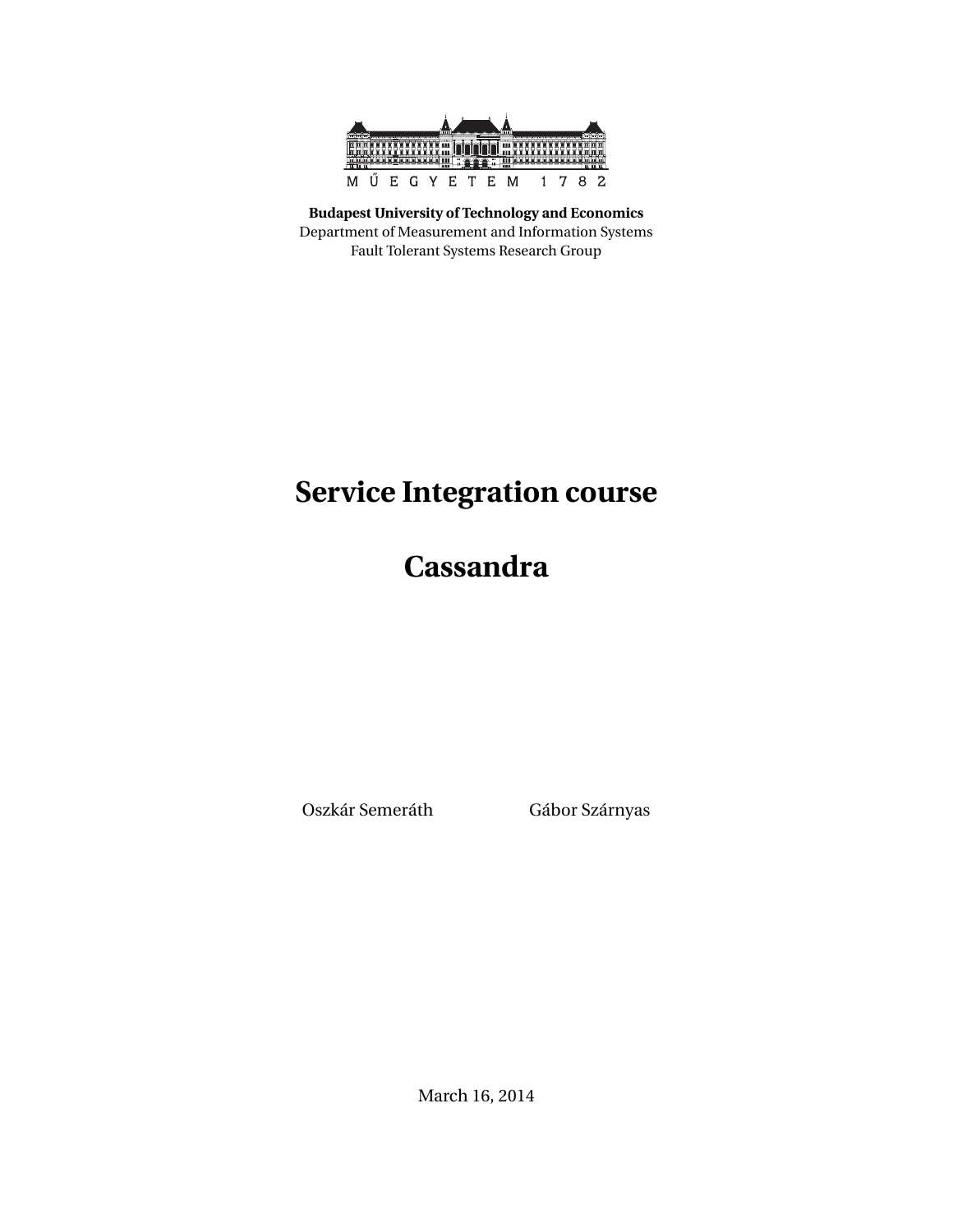# **Contents**

| 1 Installation |                        |                         |  |  |  |  |  |  |  |
|----------------|------------------------|-------------------------|--|--|--|--|--|--|--|
|                |                        |                         |  |  |  |  |  |  |  |
|                |                        |                         |  |  |  |  |  |  |  |
|                |                        |                         |  |  |  |  |  |  |  |
|                | 2 Laboratory exercises | $\overline{\mathbf{4}}$ |  |  |  |  |  |  |  |
|                |                        |                         |  |  |  |  |  |  |  |
|                |                        |                         |  |  |  |  |  |  |  |
|                |                        |                         |  |  |  |  |  |  |  |
|                |                        |                         |  |  |  |  |  |  |  |
|                |                        |                         |  |  |  |  |  |  |  |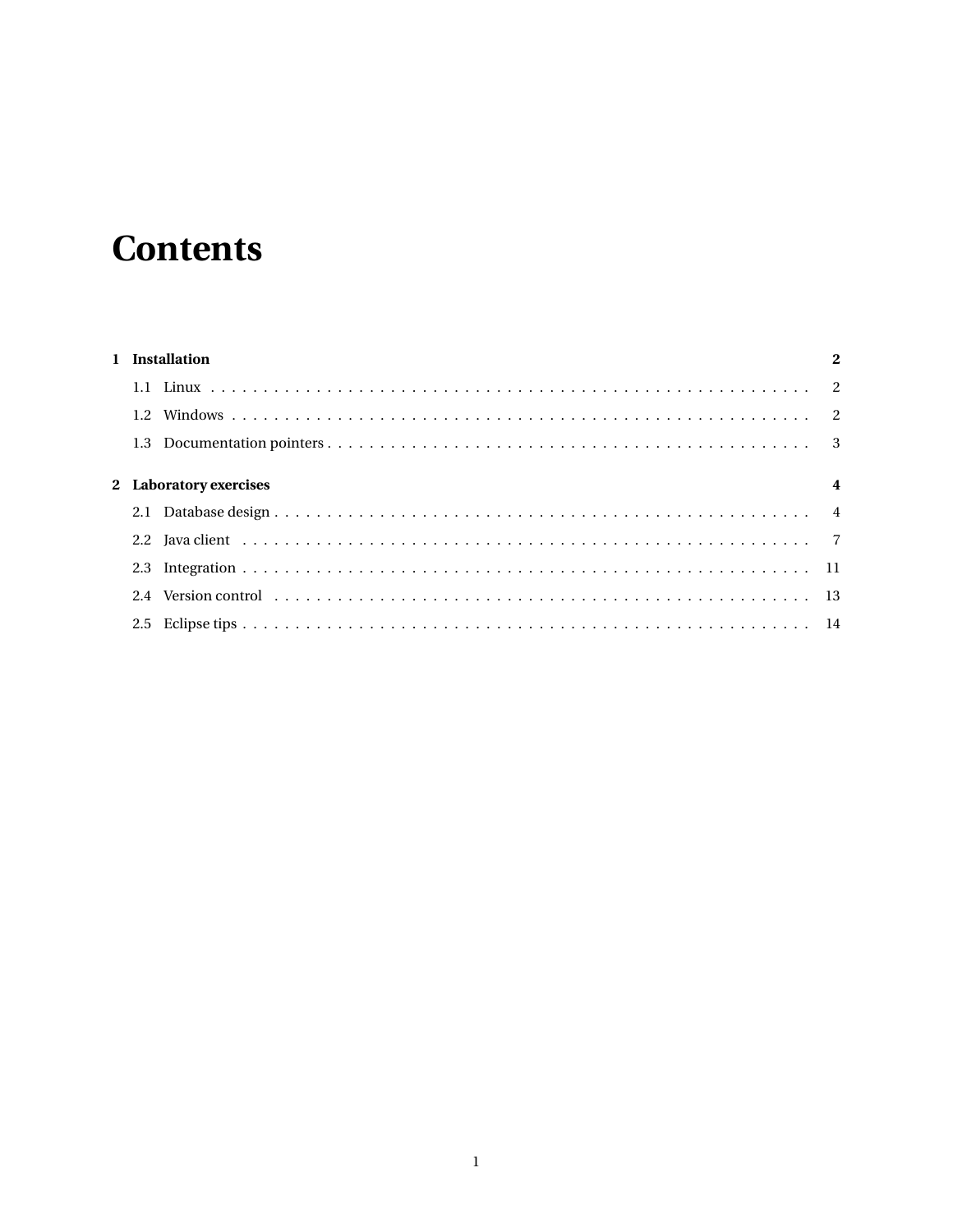## <span id="page-2-0"></span>**Chapter 1**

# **Installation**

Apache Cassandra [\(http://cassandra.apache.org/\)](http://cassandra.apache.org/) is an open source NoSQL database management system based on the column family data model.



Figure 1.1: The logo of Apache Cassandra

## <span id="page-2-1"></span>**1.1 Linux**

```
sudo mkdir /var/lib/cassandra
sudo mkdir /var/log/cassandra
sudo chown -R $USER:$USER /var/lib/cassandra
sudo chown -R $USER:$USER /var/log/cassandra
```
#### <span id="page-2-2"></span>**1.2 Windows**

Set the JAVA\_HOME environment variable to to the JDK's installation directory (Cassandra will work with the JRE as well, but some other Java-based applications – such as Maven – will not).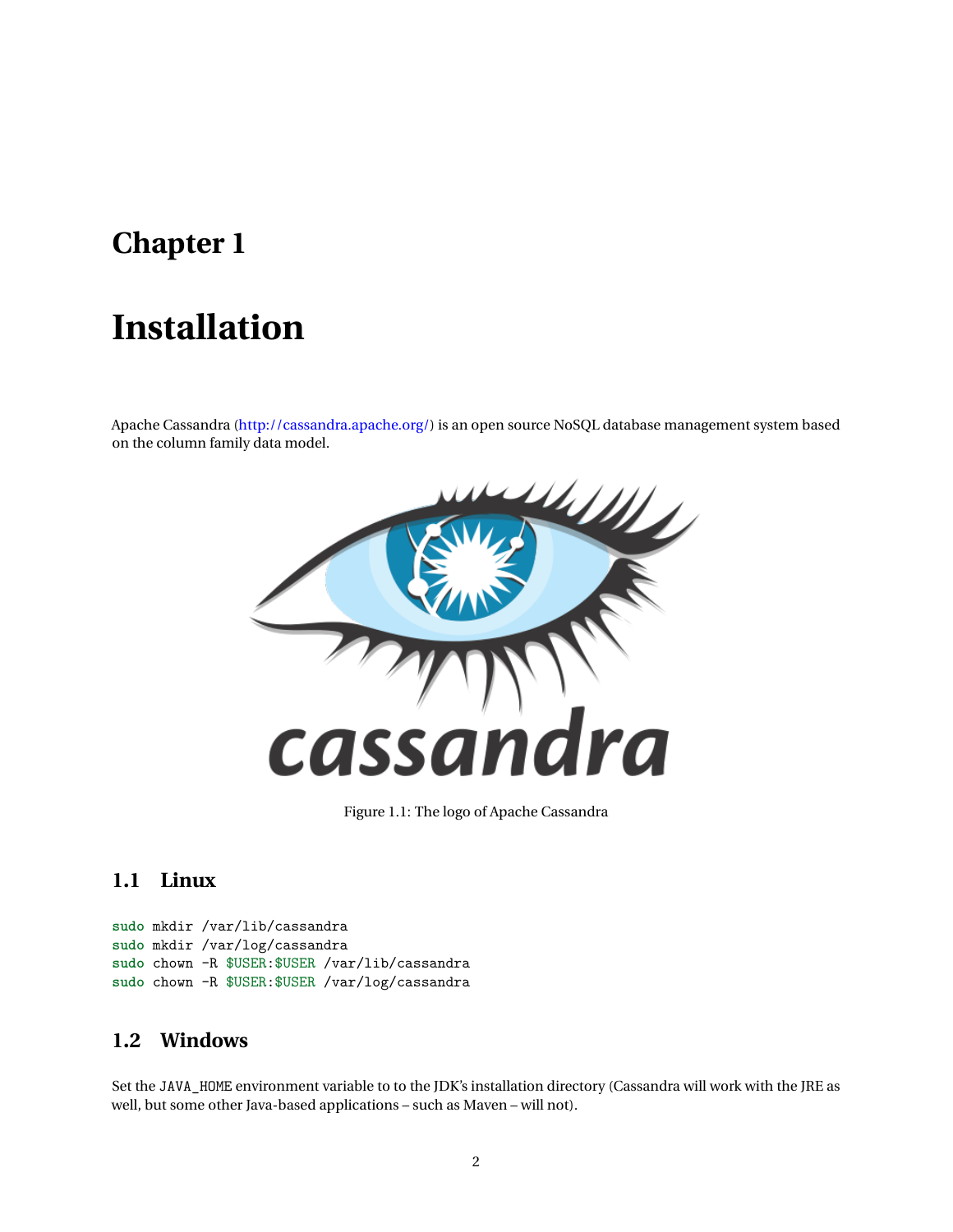Install **Cygwin** with **Python 2.7.x** (if you want to add the package to an existing Cygwin installation, you have to re-run the installer). Navigate to /cygdrive/c/apache-cassandra-2.0.5. Run the shell with the following command:

\$ bin/cqlsh Connected to Test Cluster at localhost:9160. [cqlsh 4.1.1 | Cassandra 2.0.5 | CQL spec 3.1.1 | Thrift protocol 19.39.0] Use HELP for help.

Note that Cassandra itself is not supported under Cygwin [\(http://stackoverflow.com/questions/12355507/](http://stackoverflow.com/questions/12355507/error-when-starting-cassandra-with-bin-cassandra-f) [error-when-starting-cassandra-with-bin-cassandra-f\)](http://stackoverflow.com/questions/12355507/error-when-starting-cassandra-with-bin-cassandra-f).

## <span id="page-3-0"></span>**1.3 Documentation pointers**

- Official Apache wiki [\(http://wiki.apache.org/cassandra/\)](http://wiki.apache.org/cassandra/). It is not very informative, use the DataStax documentation [\(http://www.datastax.com/docs\)](http://www.datastax.com/docs) instead.
- CQL documentation: <http://www.datastax.com/documentation/cql/3.1/index.html>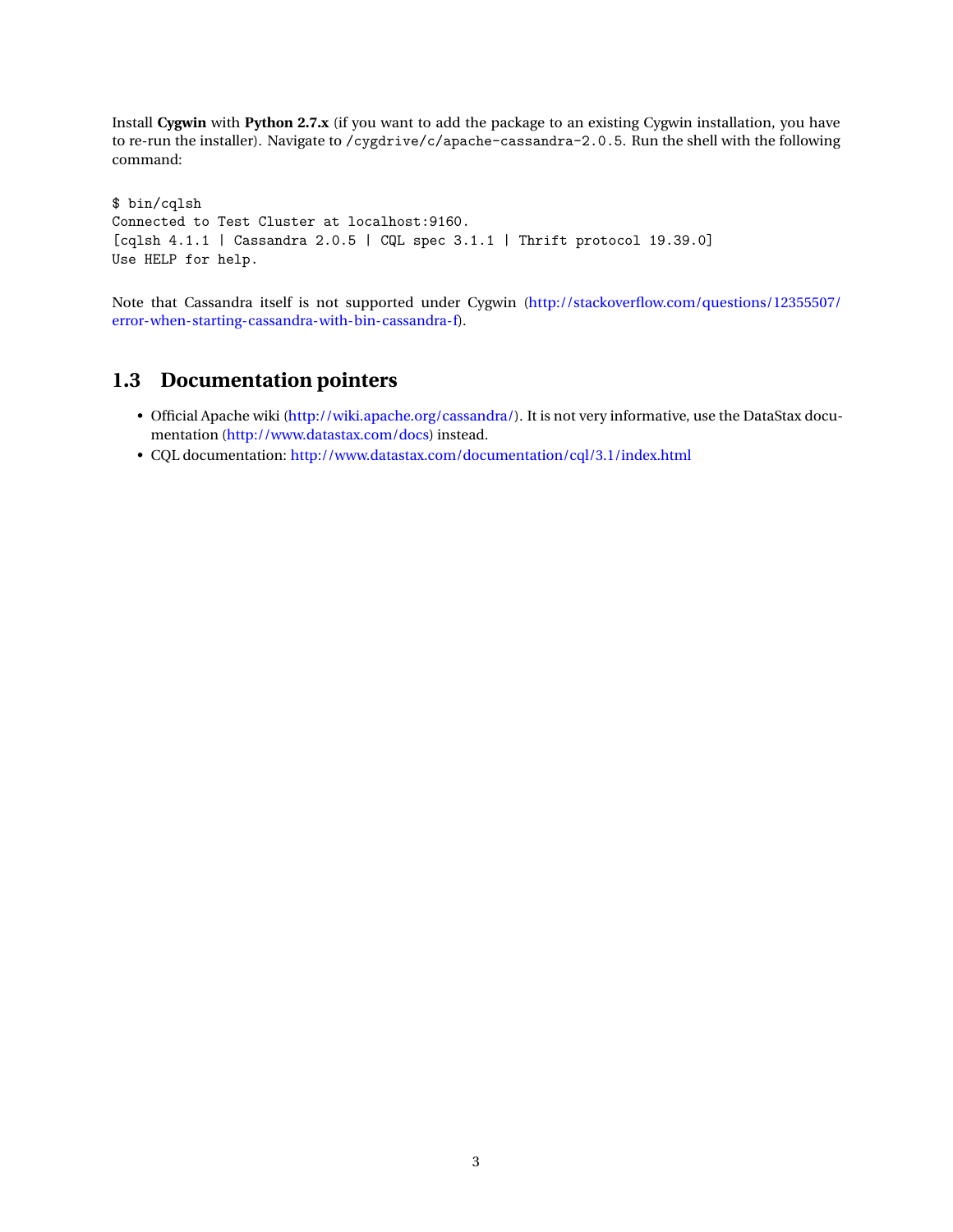## <span id="page-4-0"></span>**Chapter 2**

## **Laboratory exercises**

## <span id="page-4-1"></span>**2.1 Database design**

1. You may always reset the database with the following command:

**DROP** KEYSPACE bicycle\_database;

2. Create the **keyspace**:

```
CREATE KEYSPACE bicycle_database
WITH replication = {
  'class': 'SimpleStrategy',
  'replication_factor': 1
};
```
3. Create a **column family**:

**USE** bicycle\_database;

```
CREATE TABLE bicycles (
 manufacturer text,
 model text,
  PRIMARY KEY (manufacturer, model)
);
```
**INSERT INTO** bicycles (manufacturer, model) **VALUES** ('KTM', 'Strada 1000');

4. Run a simple query:

**SELECT** \* **FROM** bicycles;

5. Add some columns.

**ALTER TABLE** bicycles **ADD** year int; **ALTER TABLE** bicycles **ADD size** int;

6. Insert a few lines.

**INSERT INTO** bicycles (manufacturer, model, year, **size**) **VALUES** ('KTM', 'Strada 1000', 2014, 57); **INSERT INTO** bicycles (manufacturer, model, year, **size**) **VALUES** ('Trek', '1.2', 2013, 54);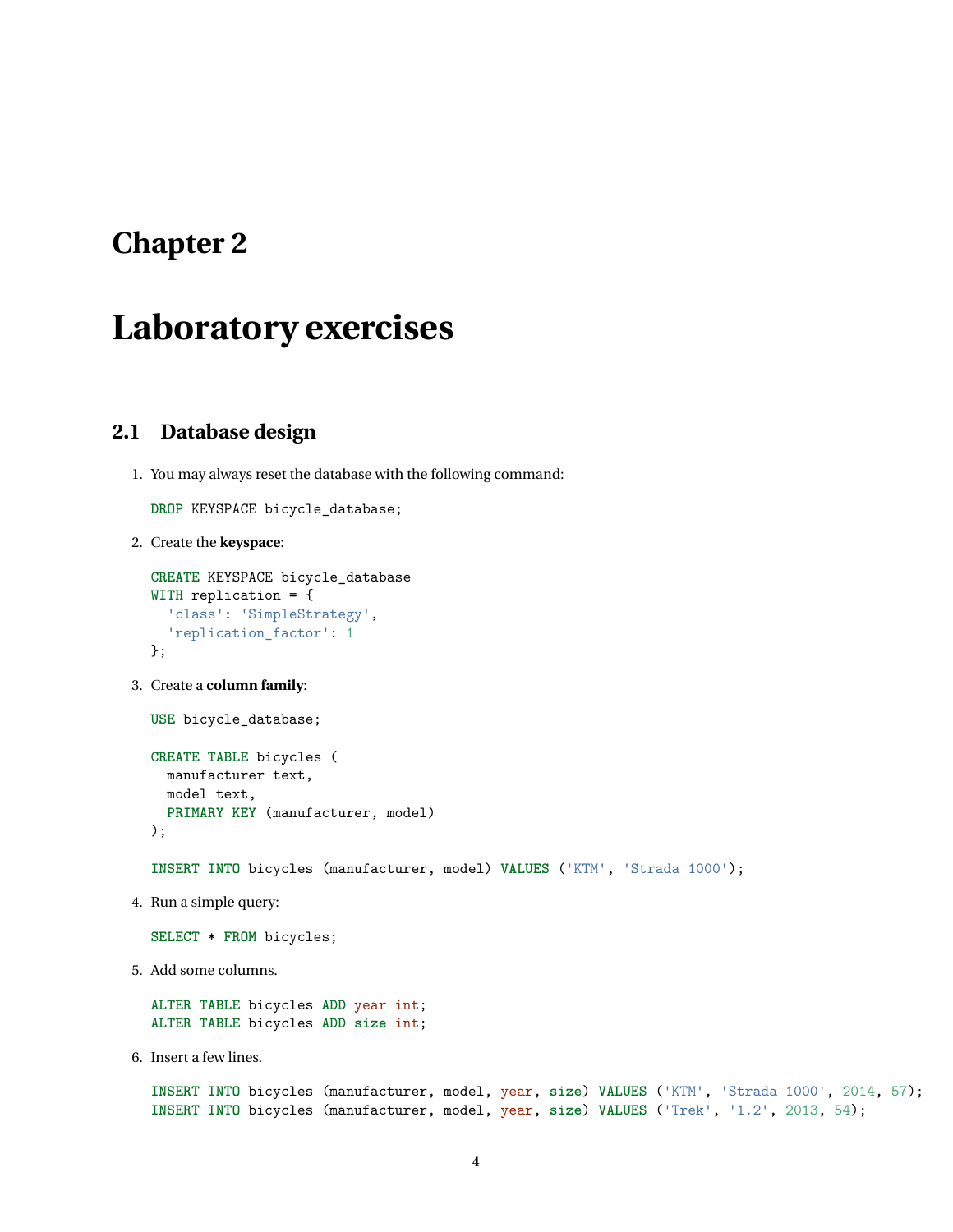7. Run a simple query again:

cqlsh:bicycle\_database> SELECT \* FROM bicycles; manufacturer | model | size | year --------------+-------------+------+------ KTM | Strada 1000 | 57 | 2014 Trek | 1.2 | 54 | 2013

(2 rows)

8. We would like to collect the bicycles with the frame size of 54:

**SELECT** \* **FROM** bicycles **WHERE size** = 54;

This throws the following error: Bad Request: No indexed columns present in by-columns clause with Equal operator.

9. Create indices.

**CREATE INDEX** bicycles\_size **ON** bicycles (**size**); **CREATE INDEX** bicycles\_year **ON** bicycles (year);

- 10. Re-run the query. It may not return any results as the rows were added *before* the index was created. Add the rows again and the query will work fine.
- 11. Try a query which filters for inequality:

**SELECT** \* **FROM** bicycles **WHERE** year > 2013;

12. This also throws an error:

Bad Request: No indexed columns present in by-columns clause with Equal operator

13. Add an equality filter as well:

**SELECT** \* **FROM** bicycles **WHERE** year > 2013 **AND size** = 57;

This time, the error message is the following: Bad Request: Cannot execute this query as it might involve data filtering and thus may have unpredictable performance. If you want to execute this query despite the performance unpredictability, use ALLOW FILTERING

14. Allow filtering:

**SELECT** \* **FROM** bicycles **WHERE** year > 2013 **AND size** = 57 ALLOW FILTERING;

This query works just fine. For details, see [http://wiki.apache.org/cassandra/SecondaryIndexes.](http://wiki.apache.org/cassandra/SecondaryIndexes)

15. Try using an OR logical operation in the query:

**SELECT** \* **FROM** bicycles **WHERE size** = 54 **OR size** = 57;

The parser does not even recognize the operation: Bad Request: line 1:39 missing EOF at 'OR'.

16. CQL3 supports collections – let's use them for storing the number of cogs:

**ALTER TABLE** bicycles **ADD** front\_cogs list<int>; **ALTER TABLE** bicycles **ADD** rear\_cogs list<int>;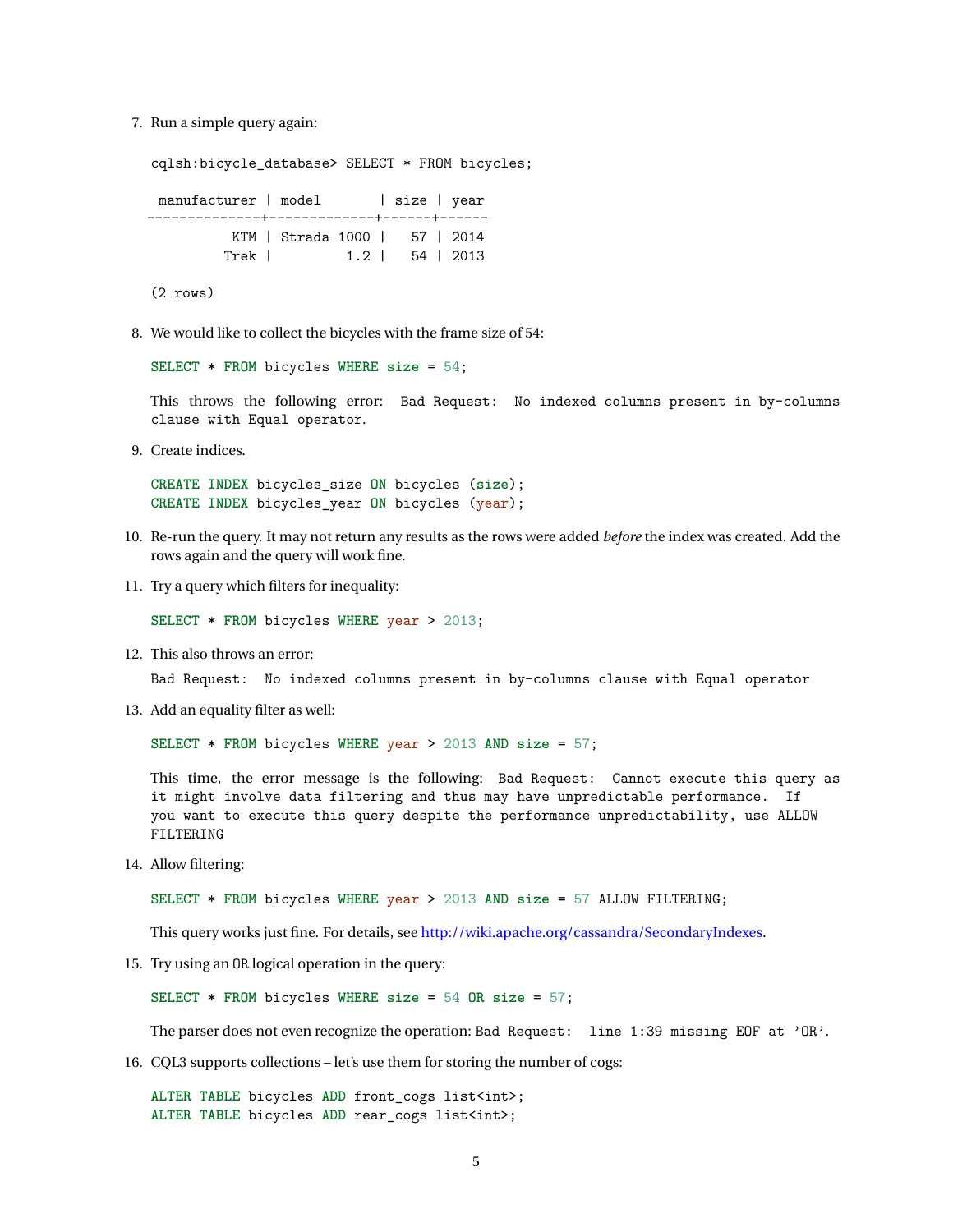

Figure 2.1: Drivetrain. Source: [http://commons.wikimedia.org/wiki/File:Derailleur\\_Bicycle\\_Drivetrain.svg](http://commons.wikimedia.org/wiki/File:Derailleur_Bicycle_Drivetrain.svg)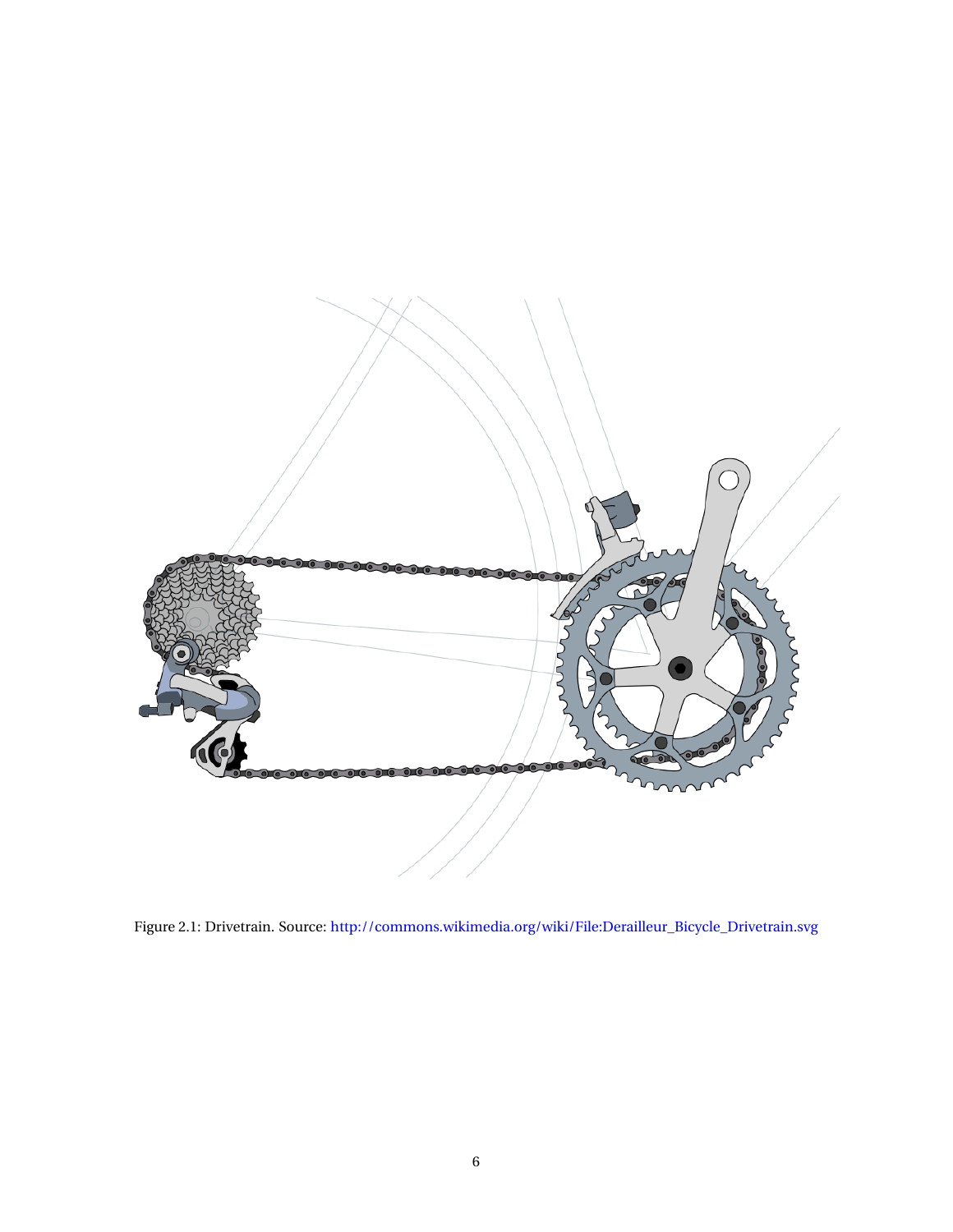17. Update the KTM bicycle with an INSERT operation (source: [http://www.ktm-bikes.at/bikes/road.html?](http://www.ktm-bikes.at/bikes/road.html?action=bike_details&bike_id=160&cHash=dbfc043b8dd2263b610187cf9d093fc7) [action=bike\\_details&bike\\_id=160&cHash=dbfc043b8dd2263b610187cf9d093fc7\)](http://www.ktm-bikes.at/bikes/road.html?action=bike_details&bike_id=160&cHash=dbfc043b8dd2263b610187cf9d093fc7).

```
INSERT INTO bicycles (manufacturer, model, front_cogs, rear_cogs)
VALUES ('KTM', 'Strada 1000', [50, 34], [12, 13, 14, 15, 17, 19, 21, 23, 25, 28]);
```
Query it, the result should look like this:

| manufacturer   model |  |       | front cogs   rear cogs                                                              |  |  |  |  |  |      |  | size   year |
|----------------------|--|-------|-------------------------------------------------------------------------------------|--|--|--|--|--|------|--|-------------|
|                      |  |       | KTM   Strada 1000   [50, 34]   [12, 13, 14, 15, 17, 19, 21, 23, 25, 28]   57   2014 |  |  |  |  |  |      |  |             |
| Trek                 |  | $1.2$ | null                                                                                |  |  |  |  |  | null |  | 54   2013   |

#### <span id="page-7-0"></span>**2.2 Java client**

- 1. Create a new **Maven project**. Choose the org.apache.maven.archetypes:maven-archetype-quickstart archetype. Set the **Group Id** to hu.bme.mit.sysint and the **Artifact Id** to client.
- 2. Go to the App class and run it.
- 3. Go to the pom.xml file. The Ctrl+F11 hotkey does not run the application if we are on the POM file. Solution: go to **Window** | **Preferences** | **Run/Debug** | **Launching**, in the **Launch Operation** groupbox choose **Always launch the previously launched application**.
- 4. Add the DataStax driver dependency [\(https://github.com/datastax/java-driver\)](https://github.com/datastax/java-driver):

```
<dependency>
  <groupId>com.datastax.cassandra</groupId>
  <artifactId>cassandra-driver-core</artifactId>
  <version>2.0.0</version>
</dependency>
```
5. Create the CassandraClient class.

```
private static final String KEYSPACE_NAME = "bicycle_database";
protected Session session;
protected Cluster cluster;
public CassandraClient(String host) {
  cluster = Cluster.builder().addContactPoints(host).build();
  session = cluster.connect("system");
}
```
6. Instantiate the CassandraClient class from the main method:

```
public class App {
    private static final String CASSANDRA_HOST = "127.0.0.1";
    public static void main(String[] args) {
        client = new CassandraClient(CASSANDRA_HOST);
        client.load();
    }
}
```
7. The following warning is shown.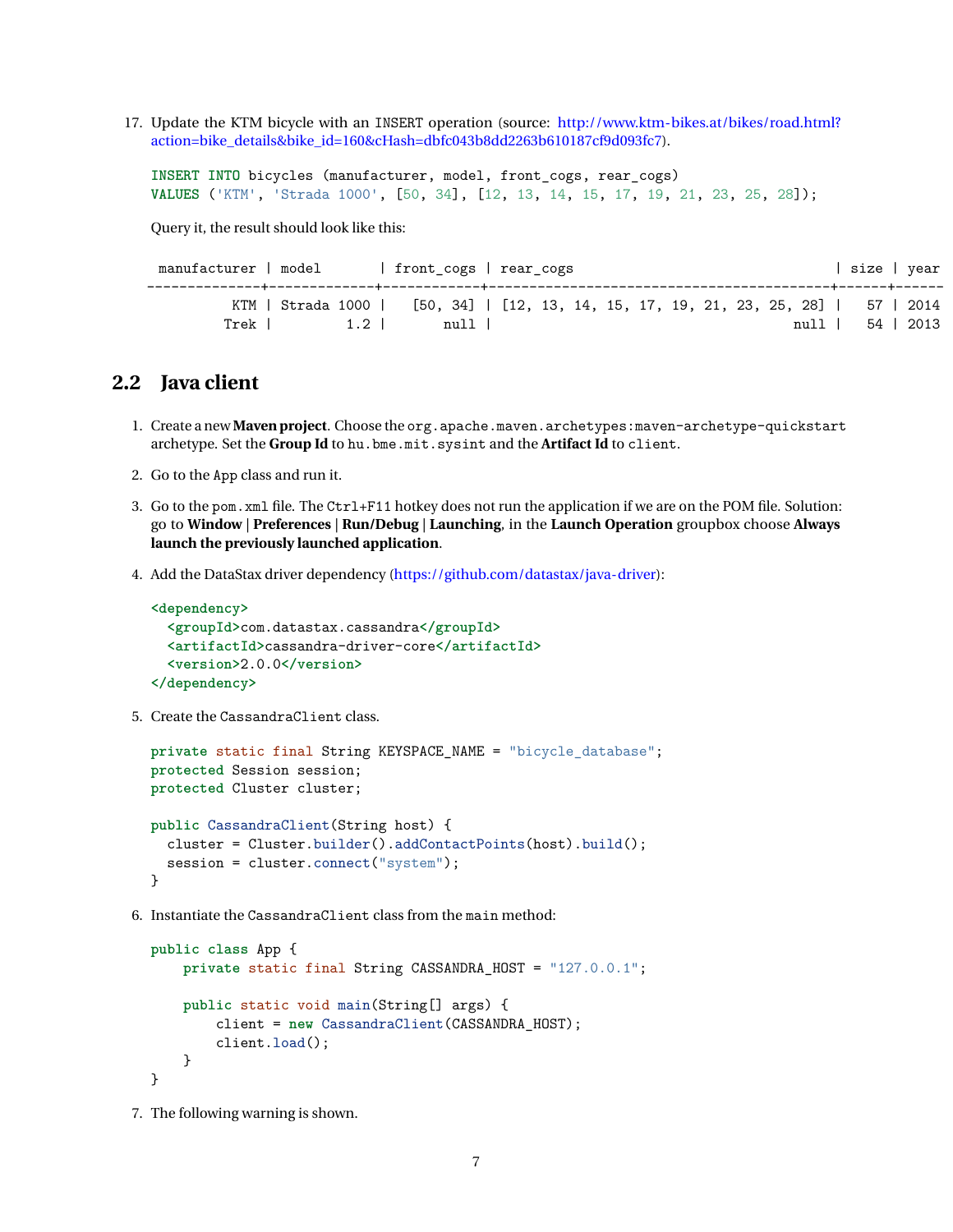```
SLF4J: Failed to load class "org.slf4j.impl.StaticLoggerBinder".
SLF4J: Defaulting to no-operation (NOP) logger implementation
SLF4J: See http://www.slf4j.org/codes.html#StaticLoggerBinder for further details.
```
8. Pick a logger implementation, e.g. **log4j** and search for its Maven dependency:

```
<dependency>
  <groupId>org.slf4j</groupId>
  <artifactId>slf4j-log4j12</artifactId>
  <version>1.7.6</version>
</dependency>
```
- 9. Run the project.
- 10. The following warning is displayed:

# Root logger option

log4j:WARN No appenders could be found for logger (com.datastax.driver.core.FrameCompressor). log4j:WARN Please initialize the log4j system properly. log4j:WARN See http://logging.apache.org/log4j/1.2/faq.html#noconfig for more info.

11. Create log4j.properties file in the src/main/java folder. The content should look something like this:

```
log4j.rootLogger=INFO, stdout
# Direct log messages to stdout
log4j.appender.stdout=org.apache.log4j.ConsoleAppender
log4j.appender.stdout.Target=System.out
log4j.appender.stdout.layout=org.apache.log4j.PatternLayout
log4j.appender.stdout.layout.ConversionPattern=%d{yyyy-MM-dd HH:mm:ss} %-5p %c{1}:%L - %m%n
```
Source: <http://www.mkyong.com/logging/log4j-log4j-properties-examples/>

- 12. If you'd like to hide the warning messages (e.g. for a production system), change the value of the log4j.rootLogger property from INFO to ERROR.
- 13. Alternatively, we may add the missing libraries:

```
<dependency>
  <groupId>org.xerial.snappy</groupId>
  <artifactId>snappy-java</artifactId>
  <version>1.1.0.1</version>
</dependency>
<dependency>
  <groupId>net.jpountz.lz4</groupId>
  <artifactId>lz4</artifactId>
  <version>1.2.0</version>
</dependency>
```
14. Use the following commands in the CQL shell:

```
DESCRIBE KEYSPACE bicycle_database;
DESCRIBE TABLE bicycles;
```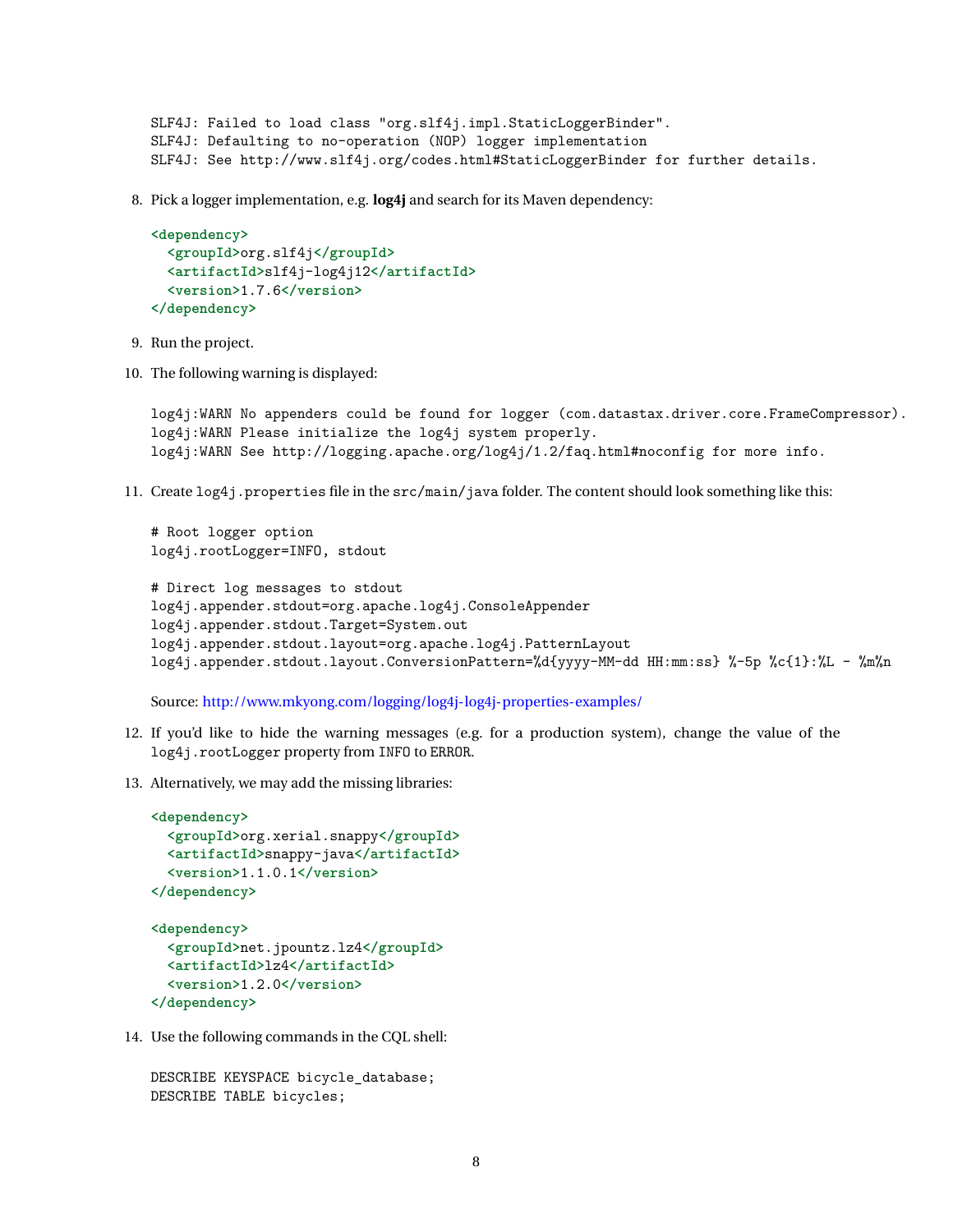15. The application does not stop after it finishes its operations. This is because is has open connections. To solve this, implement the Closeable interface in the CassandraClient class:

```
public class CassandraClient implements Closeable {
    [...]
    public void close() {
      session.close();
      cluster.close();
    }
}
```
Java 7 has a feature similar to the using block in C#.

```
public static void main(String[] args) {
    try (CassandraClient client = new CassandraClient(CASSANDRA_HOST)) {
        client.load();
    } finally {
    }
```
16. We start the load with dropping the keyspace.

session.execute("DROP KEYSPACE bicycle\_database");

This works fine for the first time, however, it throws an exception if the keyspace does not exist:

Exception in thread "main" com.datastax.driver.core.exceptions.InvalidQueryException: Cannot drop non existing keyspace 'bicycle\_database'.

17. While the Javadoc of the Session interface's execute() method shows that it may throw an exception, the application is not required to catch this exception as it is a RuntimeException. For details, see the Javadoc of the RuntimeException class.

```
try {
  session.execute("DROP KEYSPACE bicycle_database");
} catch (InvalidQueryException e) {
  System.out.println("Cannot drop keyspace.");
}
```
A more elegant solution is to use:

**DROP** KEYSPACE **IF EXISTS** bicycle\_database;

18. Create the keyspace:

```
String createKeyspace = "CREATE KEYSPACE " + KEYSPACE NAME
    + " WITH replication = {\rceil r \rceil}+ " 'class': 'SimpleStrategy',\r\n"
    + " 'replication factor': '1'\r\n" + "};";
session.execute(createKeyspace);
session.execute("USE " + KEYSPACE_NAME);
```
19. Create the table. Autoformatting may be messy here. To correct this, Go to **Window** | **Preferences** | **Java** | **Code Style** | **Formatter**. Create a new profile (e.g. Eclipse FTSRG) and edit it. Go to the **Off/On Tags** tab and check **Enable Off/On** tags.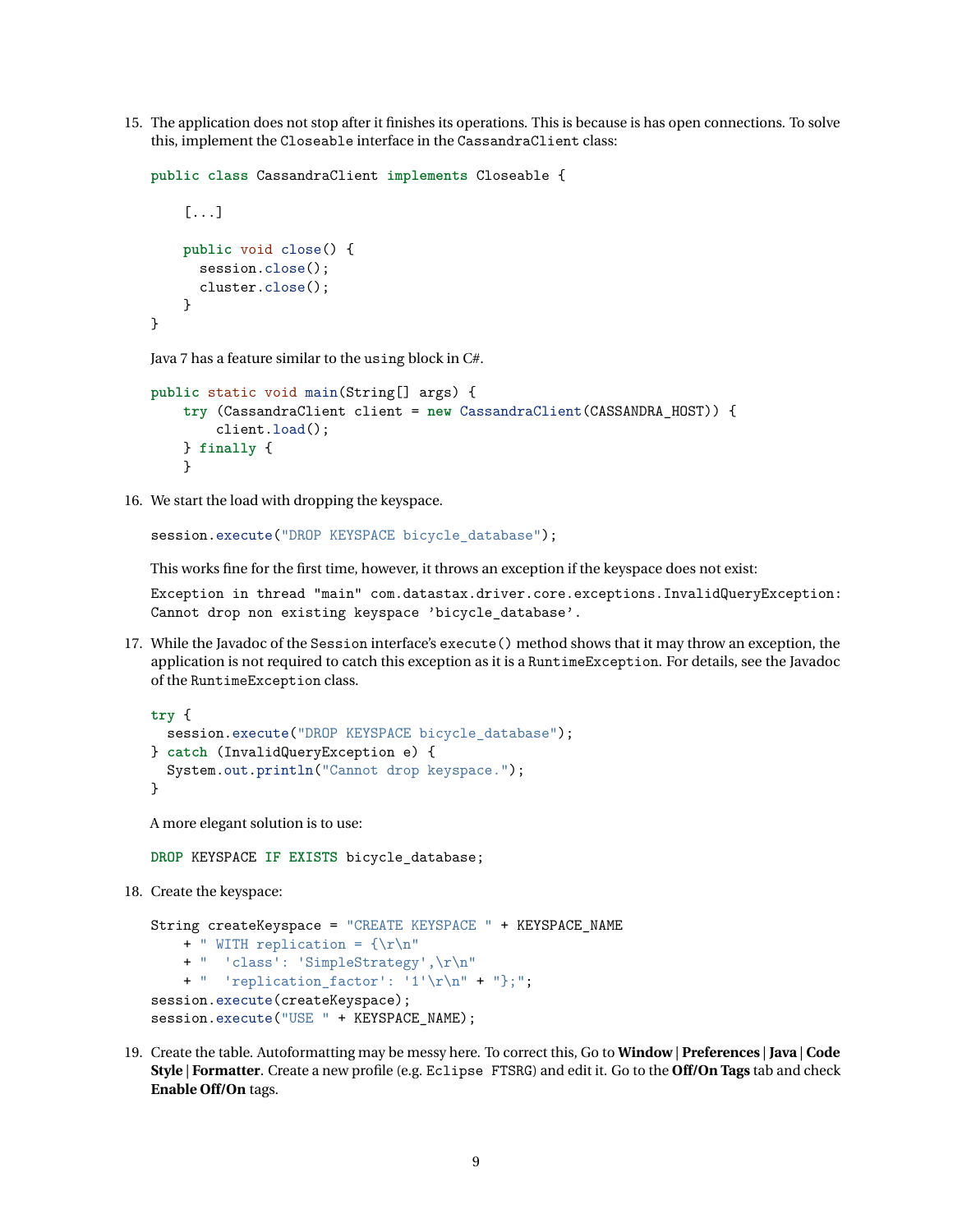```
// @formatter:off
String createTable = "CREATE TABLE bicycles (\r\n\cdot +
    " manufacturer text, \r \n\ln" +
    " model text, \r \n\frac{\r}{r} +
    " front cogs list<int>,\r\n" +
    " rear cogs list<int>,\r\n" +
    " size int.\nr\<sup>"</sup> +
    " year int, \r \n\ln" +
    " PRIMARY KEY (manufacturer, model)\r\n" +
    ")";
session.execute(createTable);
// @formatter:on
```
20. Implement a method for creating indices:

```
protected void createIndex(String columnFamily, String columnName) {
    String createIndex = String.format("CREATE INDEX %s_%s ON %s (%s)",
    columnFamily, columnName, columnFamily, columnName);
    session.execute(createIndex);
}
```
Invoke the method:

createIndex("bicycles", "size"); createIndex("bicycles", "year");

21. The insertion uses the builder pattern [\(http://en.wikipedia.org/wiki/Builder\\_pattern\)](http://en.wikipedia.org/wiki/Builder_pattern):

```
Insert insert = QueryBuilder.insertInto(KEYSPACE_NAME, "bicycles");
insert.value("manufacturer", "KTM");
insert.value("model", "Strada 1000");
insert.value("size", 57);
insert.value("year", 2014);
insert.value("front_cogs", Arrays.asList(53, 39));
insert.value("rear_cogs", Arrays.asList(12, 13, 14, 15, 17, 19, 21, 23, 25, 28));
session.execute(insert);
```
22. Run some queries:

```
System.out.println("Query 1");
for (Row row : resultSet1) {
   System.out.println(row);
    String manufacturer = row.getString("manufacturer");
    String model = row.getString("model");
   List<Integer> frontCogs = row.getList("front_cogs", Integer.class);
    List<Integer> rearCogs = row.getList("rear_cogs", Integer.class);
    System.out.println(manufacturer + " " + model + ", front cogs: "
            + frontCogs + ", rear cogs: " + rearCogs);
}
System.out.println("Query 2");
String select2 = QueryBuilder.select("manufacturer").from("bicycles").
    where(QueryBuilder.eq("size", 57)).getQueryString();
ResultSet resultSet2 = session.execute(select2);
for (Row row : resultSet2) {
   System.out.println(row);
}
```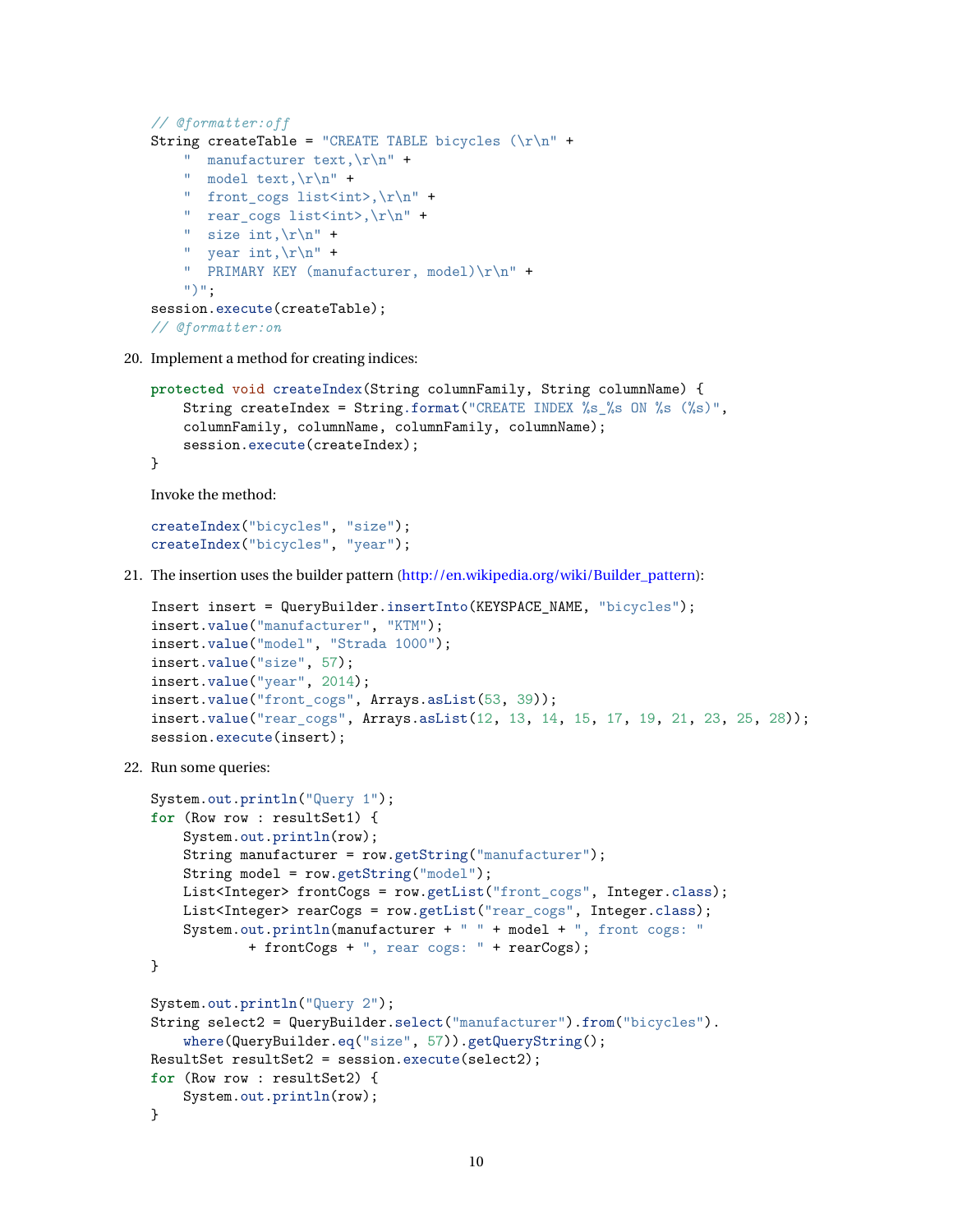23. To improve the readability of the code, add a static import. **Tip:** use the Ctrl+Shift+M, while the cursor is in the eq part of QueryBuilder.eq.

```
import static com.datastax.driver.core.querybuilder.QueryBuilder.eq;
[...]
String select2 = QueryBuilder.select("manufacturer").from("bicycles").
    where(eq("size", 57)).getQueryString();
```
## <span id="page-11-0"></span>**2.3 Integration**

- 1. Install Maven: set the M2\_HOME environment variable and add M2\_HOME/bin to the PATH environment variable.
- 2. Check if Maven is working properly:

mvn --version

3. The standard Maven command for initiating the *build* process is:

mvn clean install

- 4. The build may throw the folloing error: Fatal error compiling: tools.jar not found: To fix this, set the JAVA\_HOME environment variable from the JRE's directory to the JDK's directory.
- 5. The CassandraClient class may cause an error related to the Java version, e.g. diamond operator is not supported in -source 1.5. Add the following lines to the POM file:

```
<build>
    <plugins>
        <plugin>
            <artifactId>maven-compiler-plugin</artifactId>
            <configuration>
                <source>1.7</source>
                <target>1.7</target>
            </configuration>
        </plugin>
    </plugins>
</build>
```
Source: <http://stackoverflow.com/questions/14043042/compiling-java-7-code-via-maven>

6. Once the build succeeds, try to run the application.

java -jar target\hu.bme.mit.sysint-0.0.1-SNAPSHOT.jar

7. It throws the following error:

no main manifest attribute, in target\hu.bme.mit.sysint-0.0.1-SNAPSHOT.jar

Define the main class in the POM file: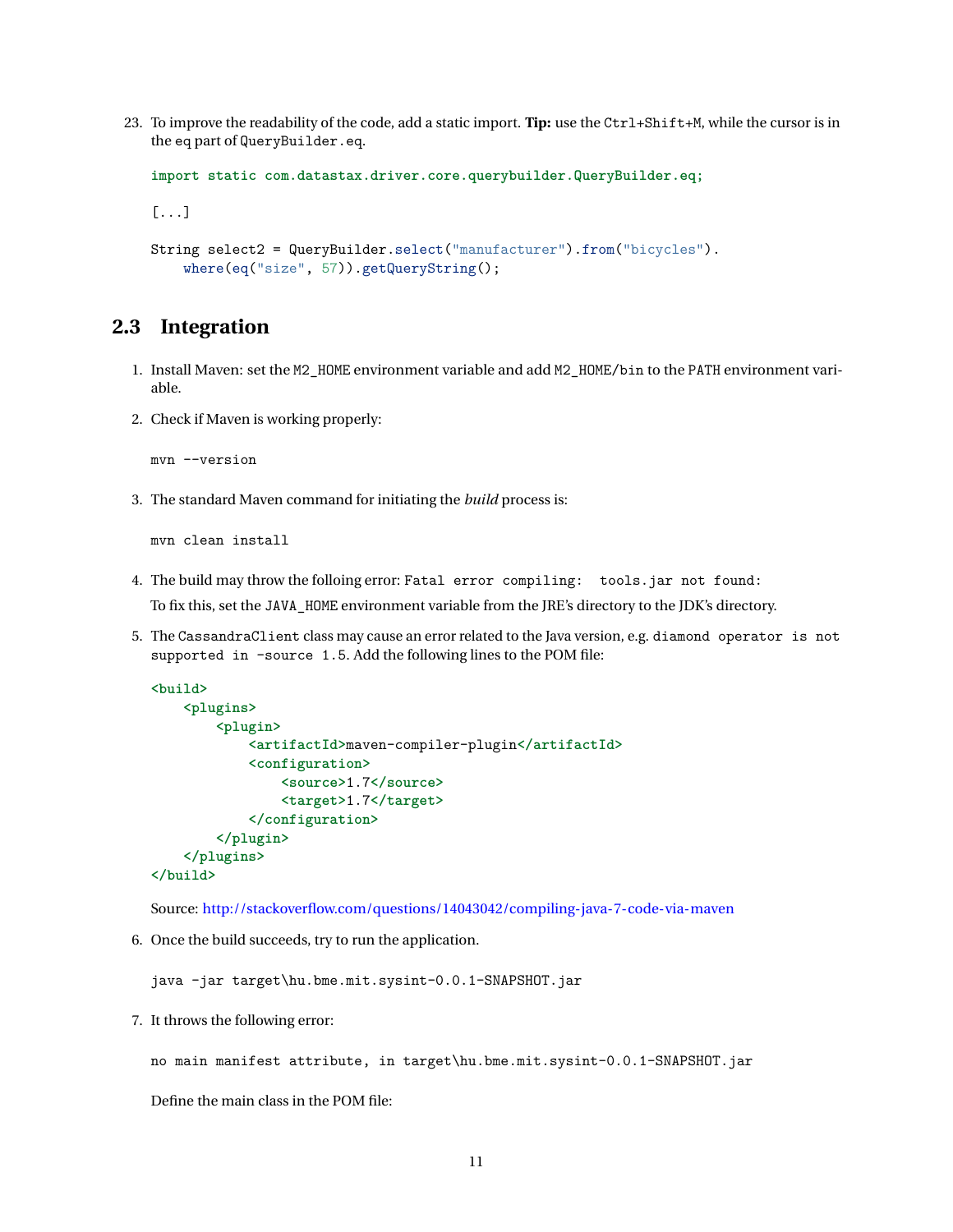```
<plugin>
    <groupId>org.apache.maven.plugins</groupId>
    <artifactId>maven-jar-plugin</artifactId>
    <configuration>
        <archive>
            <manifest>
                <mainClass>hu.bme.mit.sysint.cassandraclient.App</mainClass>
            </manifest>
            <manifestEntries>
                <mode>development</mode>
                <url>${pom.url}</url>
            </manifestEntries>
        </archive>
    </configuration>
</plugin>
```
Source: <http://docs.codehaus.org/pages/viewpage.action?pageId=72602>

8. It throws the following exception:

```
Exception in thread "main" java.lang.NoClassDefFoundError: com/datastax/driver/core/Statement
        at hu.bme.mit.sysint.cassandraclient.App.main(App.java:13)
Caused by: java.lang.ClassNotFoundException: com.datastax.driver.core.Statement
```
The reason for this is that the dependencies are not available for the application. To solve this, we have to

(a) Copy the dependencies:

```
<plugin>
    <artifactId>maven-dependency-plugin</artifactId>
    <executions>
        <execution>
            <phase>install</phase>
            <goals>
                <goal>copy-dependencies</goal>
            </goals>
            <configuration>
                <outputDirectory>${project.build.directory}/lib</outputDirectory>
            </configuration>
        </execution>
    </executions>
```
#### **</plugin>**

The execution tag shows an error:

maven-dependency-plugin (goals "copy-dependencies", "unpack") is not supported by m2e.

Use the provided **Permanently mark goal copy-dependencies in pom.xml as ignored in Eclipse build.** fix. This adds a long <pluginManagement> tag.

(b) Add them to the classpath:

```
<plugin>
   <groupId>org.apache.maven.plugins</groupId>
   <artifactId>maven-jar-plugin</artifactId>
   <configuration>
        <archive>
            <manifest>
```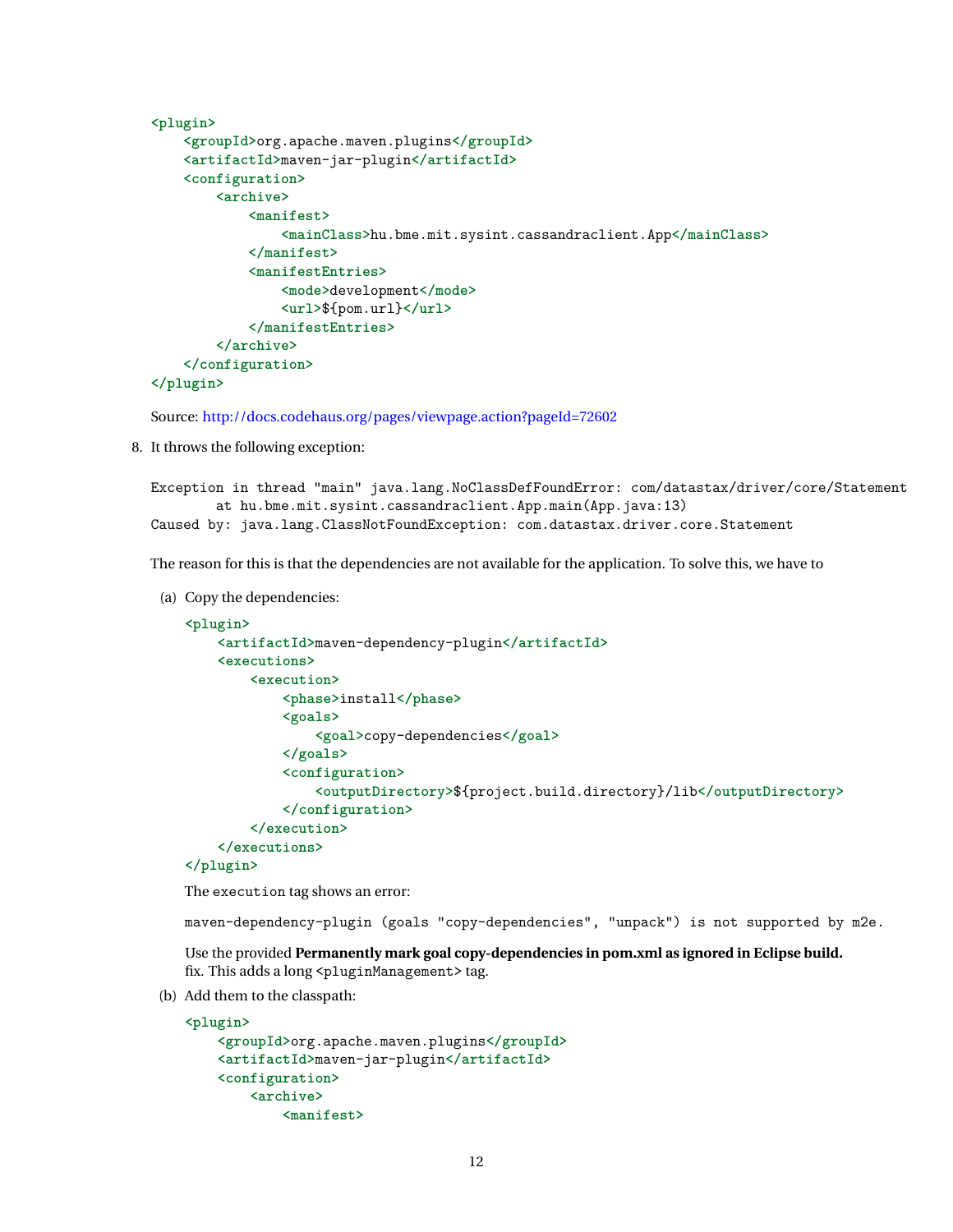```
[...]
                <addClasspath>true</addClasspath>
                <classpathPrefix>lib/</classpathPrefix>
            </manifest>
        </archive>
    </configuration>
</plugin>
```
For some libraries (e.g. emfjson) you may get a java.lang.NoClassDefFoundError caused by a java.lang.ClassNotFoundException. The reason for this is that Maven sometimes resolves the SNAPSHOT string to the actual snapshot version in the generated JAR's MANIFEST.MF file (e.g. org.eclipselabs.emfjson-0.7.0-SNAPSHOT.jar becomes org.eclipselabs.emfjson-0.7.0-20140221.135604-5) but the filename of the dependency's JAR stays the same. To solve this, add a <useUniqueVersions>false</useUniqueVersions> element between the <manifest> tags (source: [http://jira.codehaus.org/browse/MJAR-156\)](http://jira.codehaus.org/browse/MJAR-156).

Source: <http://stackoverflow.com/questions/97640/force-maven2-to-copy-dependencies-into-target-lib>

- 9. The old slf4j warning is back. The solution is to create a the src/main/resources folder and move the log4j.properties file to it.
- 10. If you would like to package your project as one "fat JAR", use the maven-assembly-plugin.

```
<plugin>
    <artifactId>maven-assembly-plugin</artifactId>
    <configuration>
        <archive>
            <manifest>
                <mainClass>hu.bme.mit.sysint.cassandraclient.App</mainClass>
            </manifest>
        </archive>
        <descriptorRefs>
            <descriptorRef>jar-with-dependencies</descriptorRef>
        </descriptorRefs>
    </configuration>
    <executions>
        <execution>
            <id>make-assembly</id> <!-- this is used for inheritance merges -->
            <phase>package</phase> <!-- bind to the packaging phase -->
            <goals>
                <goal>single</goal>
            </goals>
        </execution>
    </executions>
</plugin>
```
Source: <http://stackoverflow.com/questions/574594/how-can-i-create-an-executable-jar-with-dependencies-using-maven> If you just want to get the fat JAR, build the project with:

```
mvn clean compile assembly:single
```
### <span id="page-13-0"></span>**2.4 Version control**

1. Start by cloning the repository to your local computer. To do this, go to the **Git Repositories** view (from the **Window** | **Show View** | **Other...** window). Provide the clone URI to clone the Git repository.